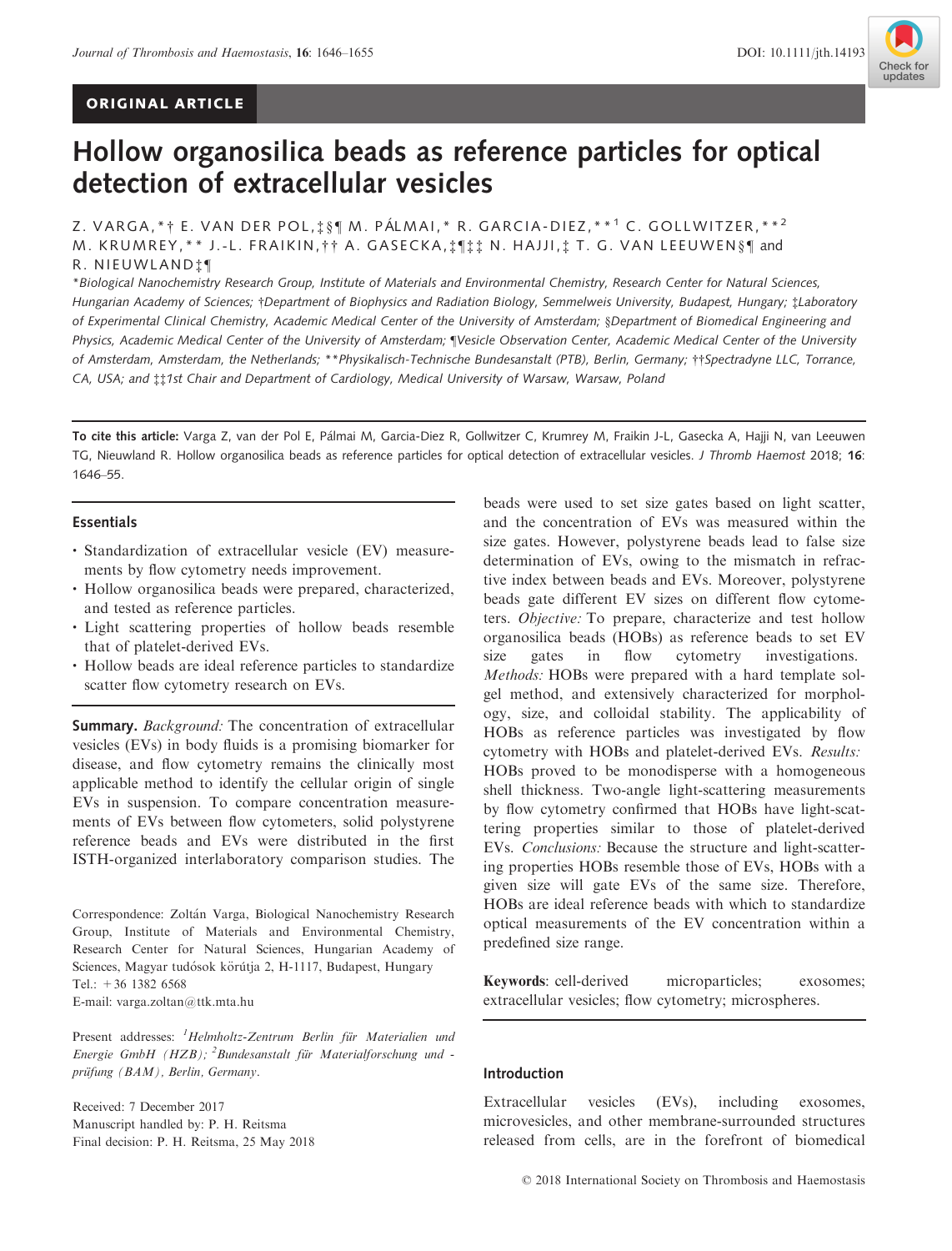research. Because EVs contribute to many physiological processes, EVs may serve as biomarkers for diseases, including cancer, neurological diseases, and thrombosis [1–4]. Despite the potential of EVs for diagnostic applications, gold standard techniques and reference materials for EV detection are lacking [5]. Detection of EVs is difficult, because EVs are heterogeneous in size and composition, and most EVs are smaller than 500 nm [6–8]. Throughout this article, size is defined as the diameter of the particle. Furthermore, the most widely studied body fluid with regard to EVs is blood, which contains not only EVs but similar-sized lipoprotein particles [9].

Because clinically relevant EVs are outnumbered by other EVs and lipoprotein particles, EVs are preferably characterized one by one. A recent international survey showed that optical methods are widely used to characterize single EVs [10]. Of all respondents who specified their single EV detection method,  $80\%$ used nanoparticle tracking analysis (NTA), 18% used tunable resistive pulse sensing (TRPS), and 29% used flow cytometry (bead capture assays excluded). Because only flow cytometry can identify single EVs at high throughput  $(> 5000$  events s<sup>-1</sup>) in a reproducible manner, flow cytometers hold the most promise for clinical applications.

A flow cytometer detects light scattering and fluorescence of single particles in a hydrodynamically focused fluid stream. Because flow cytometers are designed to detect cells, which are much larger than EVs, commercially available flow cytometers do not detect all EVs. The detected concentration of EVs therefore strongly depends on the sensitivity of the flow cytometer, especially because the concentration of EVs increases with decreasing size [5]. To standardize flow cytometry measurements and enable data comparison, laboratories should detect the concentration of EVs within a welldefined size range. However, the arbitrary units of flow cytometry data preclude access to the EV size, thereby impeding standardization and comparison of measurement results.

The light-scattering signals of two sizes of polystyrene beads are commonly used to gate EVs [11,12]. However, light scattering depends on the size, refractive index (RI), shape and structure of the particle, the RI of the medium, and the optical configuration of the flow cytometer. At a wavelength of 405 nm, which is used in modern flow cytometers to illuminate particles, polystyrene has an RI of 1.63, whereas EVs have an effective RI below 1.40 [13,14]. Because of this RI mismatch, 200-nm EVs scatters 40-fold to 300-fold less light than 200-nm polystyrene beads, as shown in Fig. 1. Also, 200-nm silica beads, which have an RI between 1.44 and 1.47, scatter five-fold to 50-fold more light than similar-sized EVs [14–16]. Thus, the use of solid synthetic reference beads to standardize optical measurements of EVs leads to false size assignment.

Correct sizing of EVs by scattering flow cytometry requires reference particles with light-scattering properties similar to those of EVs. EVs are concentric particles containing an approximately 4-nm phospholipid bilayer [6,17] with an RI of 1.46  $\pm$  0.06 to 1.48 [18,19], surrounding an aqueous core with an RI close to that of water (RI of 1.34 at a wavelength of 405 nm). The ideal reference particles are therefore stable, monodisperse, concentric particles with a high-RI shell and a low-RI core.

In this study, we prepared, characterized and applied hollow organosilica beads (HOBs) with nominal sizes of 200 nm (HOB200) and 400 nm (HOB400) as reference materials for optical detection of EVs. Because of their concentric structure and organosilica shell, HOBs have an RI distribution resembling that of EVs. On the basis of Mie theory, HOBs are expected to have similar light-scattering properties to those of EVs, as shown in Fig. 1. The goals of this study were to: (i) determine the size distribution, concentration, structure, colloidal stability and lightscattering properties of the prepared HOBs; (ii) confirm that HOBs have light-scattering properties similar to those of EVs from blood plasma; and (iii) use the HOBs to set a size gate that is independent of the collection angles of a flow cytometer.

# Methods

# Preparation of HOBs

1,2-Bis(triethoxysilyl)ethane (BTEE) (96%; Sigma-Aldrich, St Louis, MO, USA), cyclohexane (Guaranteed Reagent, 99.99%; Lach-Ner, Neratovice, Czech Republic), and L-arginine (reagent grade,  $\geq$  98%, TLC; Sigma-Aldrich) were used. Silica dispersions of 200 nm (PSI-0.2) and 400 nm (PSI-0.4) in water were obtained from Kisker Biotech (Steinfurt, Germany). High-purity deionized water (18.2 M $\Omega$  cm<sup>-1</sup>) was used during synthesis.

HOBs were synthesized by combining a basic amino acid catalysis route with a hard template approach in a 4-mL glass vial [20,21]. Briefly, 2.6 mg of L-arginine and 300 µL of silica dispersion (50 mg mL<sup>-1</sup>) serving as the template particles were added to 1.7 mL of water. Then, 130 µL of cyclohexane was overlayered on the aqueous phase, and  $134 \mu L$  of BTEE, the precursor of the organosilica shell, was injected into the non-polar phase. The reaction mixture was allowed to react under vigorous stirring (500 r.p.m.) at 60 °C for 24 h. Then, cyclohexane was removed, the pH was adjusted to  $12.75 \pm 0.05$  by addition of 150 µL of 1 mol L<sup>-1</sup> NaOH solution, and the dispersion was stirred for 24 h at room temperature in order to etch the template silica core. The mesoporous shell structure and hydrolytic stability of organosilica under basic conditions enables etching of the silica core while maintaining the shell integrity. Finally, the sample was transferred into a 2 mL Slide-A-Lyzer MINI Dialysis Device (20K MWCO;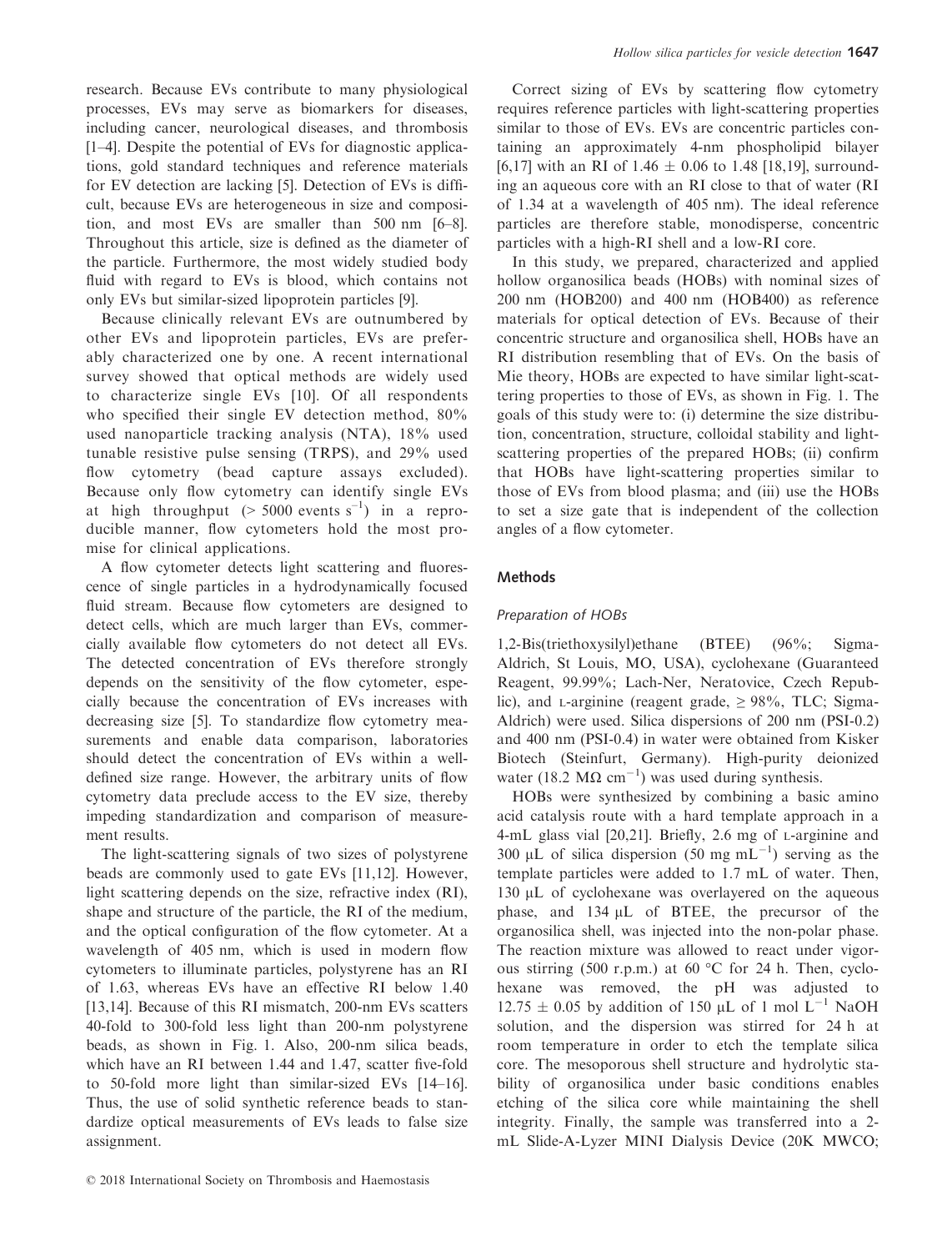

Fig. 1. Theoretical forward scatter (FSC) and side scatter (SSC) cross-sections of polystyrene beads, silica beads, dim and bright extracellular vesicles (EVs) and hollow organosilica beads (HOBs) for an Apogee A60-Micro flow cytometer. The model calculations were performed according to Mie scattering theory. The following refractive indices at a wavelength of 405 nm were used for the calculations: 1.63 for polystyrene, 1.46 for silica, 1.48 for the EV shell, 1.34 for the core of dim EVs, 1.38 for the core of bright EVs, 1.46 for the HOB shell, and 1.34 for the HOB core. The particle size (diameter) was 200 nm in all cases, and the shell thickness was set to 5 nm for EVs and 10 nm for HOBs.

Thermo Fisher Scientific, Waltham, MA, USA) and dialysed against 42.5 mL of water for four times in 2 days to remove NaOH and side products.

## Preparation and storage of cell-depleted plasma

Citrate-anticoagulated blood (0.32%) was collected from 10 healthy individuals (five males and five females; age  $45 \pm 12$  years [mean  $\pm$  standard deviation]) with informed consent by venipuncture without a tourniquet through a 21-gauge needle by use of a vacutainer system. To remove cells, blood was centrifuged twice (1550  $\times g$ , 20 min, 20 °C) with a Rotina 380 R centrifuge equipped with a swing-out rotor and a radius of 155 mm (Hettich Zentrifugen, Tuttlingen, Germany). The centrifugation parameters were  $1550 \times g$  for 20 min at 20 °C, an acceleration speed of 1, and no brake. After a single centrifugation, plasma was transferred to a new 5-mL plastic tube, leaving  $\sim 1$  cm of plasma above the buffy layer. After the second centrifugation, plasma was collected and transferred carefully to a new 5-mL plastic tube, leaving  $\sim$  100 µL at the bottom of the old tube. The number of remaining platelets after the second centrifugation is, on average, 0.5% of the initial platelet count in whole blood  $(n = 4; \text{ data not shown})$ , which is similar to the recommended ISTH protocol  $(2 \times 2500 \times g)$  for 15 min at 20 °C) [11]. Although our protocol and the ISTH protocol give similar results with regard to remaining platelets, we recommend using the ISTH protocol to circumvent confusion and to enable the comparison of results between studies and laboratories [22]. Aliquots of 100  $\mu$ L of cell-depleted plasma were snap-frozen in liquid nitrogen for 15 min, and stored at  $-80$  °C until use. After thawing on ice,  $20 \mu L$  of plasma was incubated in the dark for 120 min at 20  $^{\circ}$ C with 2.5 µL of phycoerythrin (PE)-conjugated CD61 or  $IgG_1-PE$  control (555754) and 340013, respectively; both 6.25  $\mu$ g mL<sup>-1</sup>; Becton Dickinson, San Jose CA, USA). Labeling was stopped by addition of  $200 \mu L$  of  $50\text{-nm-filtered}$  (Whatman, Maidstone, UK), citrate-containing (0.32%) phosphate-buffered saline (PBS) (pH 7.4). To verify the presence of EVs, cell-depleted plasma was characterized by NTA and transmission electron microscopy (TEM) (Fig. S1).

#### TEM

Morphological investigations of HOBs were carried out on a MORGAGNI 268D (FEI, Eindhoven, the Netherlands) transmission electron microscope. Diluted sample was dropped and dried on a carbon-coated copper grid. Figure S1 legend contains the TEM protocol for EVs from cell-depleted plasma.

#### Dynamic light scattering (DLS)

HOBs were characterized by DLS (W130i Dynamic Light Scattering System; AvidNano, High Wycombe, UK). Samples were diluted 50-fold with ultrapure water (Merck Millipore, Billerica, MA, USA). Low-volume disposable plastic cuvettes were used for the DLS measurements (UVette; Eppendorf Austria, Vienna, Austria), and data evaluation was performed with ISIZE 3.0 software (Avid-Nano), utilizing the CONTIN algorithm.

#### Small-angle X-ray scattering (SAXS)

Hollow organosilica beads were characterized by SAXS at the four-crystal monochromator beamline of PTB [23,24] at the synchrotron radiation facility BESSY II (Helmholtz-Zentrum Berlin, Germany). The mean size, size distribution and shell thickness of HOBs were determined by leastsquares fitting of a model function to the experimentally measured scattering curves (Data S1; Fig. S2) [25,26].

#### Zeta potential

Zeta potential measurements of HOBs were performed by use of a Zetasizer Nano ZS (Malvern Instruments, Malvern, UK) equipped with an He–Ne laser ( $\lambda$  = 633 nm) and a backscatter detector at a fixed angle of 173°.

## NTA

A dark-field microscope (NS500; Nanosight, Amesbury, UK) with a 45-mW 405-nm laser and an electron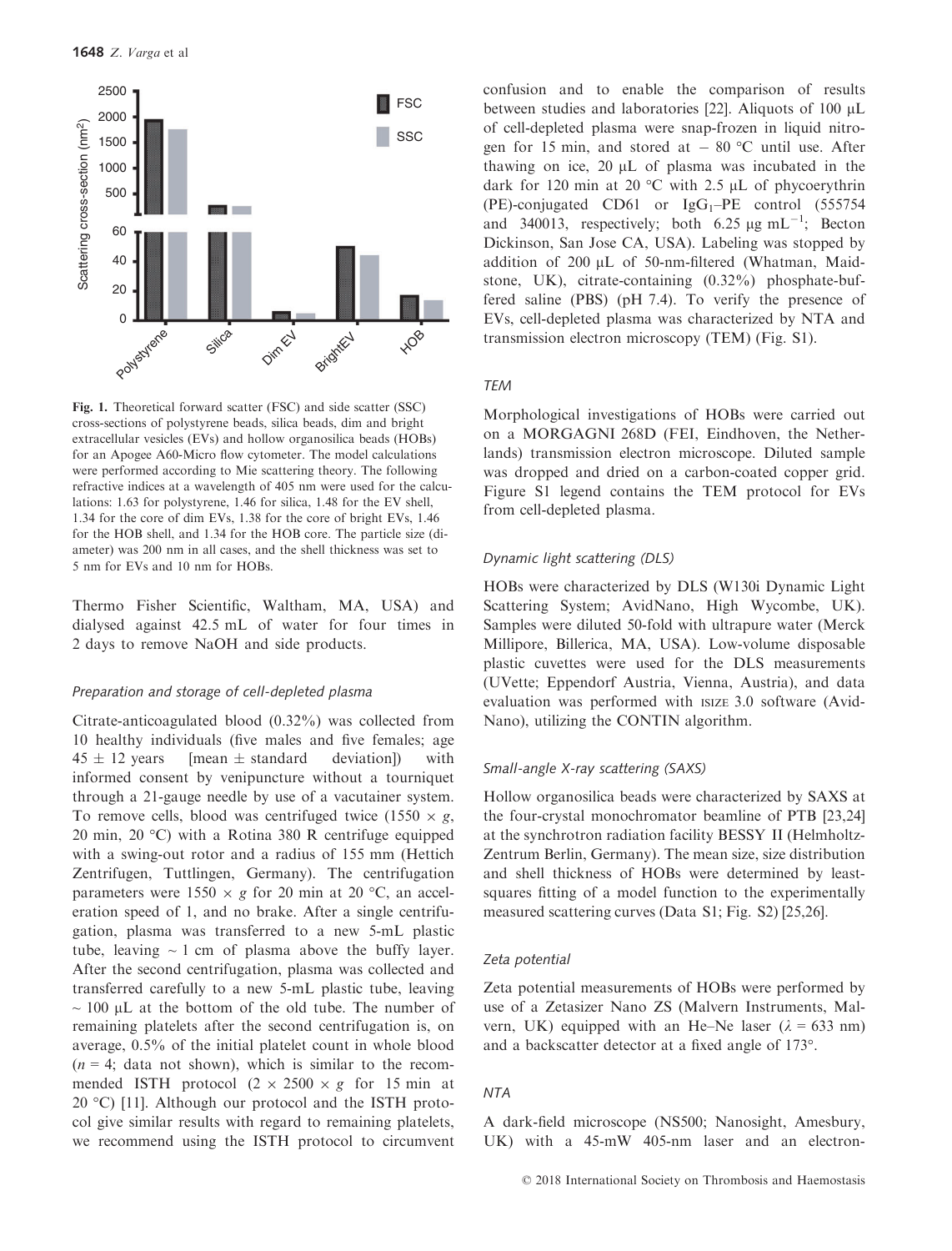multiplying charge-coupled device was used to determine the size and concentration of HOBs by NTA. Samples were diluted 10 000-fold (HOB200) or 100-fold (HOB400) in 50-nm-filtered (Whatman) deionized water. For each sample, 30 videos of 10 s were captured at 22.0 °C with camera level 15 (HOB200) or 12 (HOB400) [22]. Data were analyzed with NTA 3.1 BUILD 3.1.54 (Nanosight), on the assumption of a medium viscosity of 0.95 cP and with a threshold of 10 gray values. Figure S1 legend contains the NTA protocol for EVs from cell-depleted plasma.

## TRPS

TRPS (qNano; Izon Science, Oxford, UK) was used to determine the size and concentration of HOBs. Samples were diluted 500-fold (HOB200) or 50-fold (HOB400) in 50-nm-filtered (Whatman) PBS. HOBs were measured with NP200 (HOB200) and NP400 (HOB400) nanopores. The voltage was adjusted between 0.40 V and 0.70 V to obtain a baseline current of 125 nA with a nanopore stretch of 47.00 mm [27]. Then, the stretch was adjusted such that the amplitude of the resistive pulses of reference beads (Izon Science) was within the range recommended by the manufacturer. This resulted in a stretch between 45.50 mm and 47.00 mm. Finally, the voltage was adjusted between 0.40 V and 0.70 V to get the baseline current as close as possible to 125 nA. Samples were measured with an external pressure of 7.0 mbar, and at least 1000 beads per sample were analyzed. Particle size and concentration were calibrated with reference beads (Izon Science). Data acquisition and processing were performed with IZON CONTROL SUITE version 3.2.2.268.

# Microfluidic resistive pulse sensing (MRPS)

MRPS (nCS1; Spectradyne LLC, Torrance, CA, USA) was used to determine the size and concentration of HOBs [28]. Samples were diluted 1000-fold (HOB200) or 100-fold (HOB400) in 50-nm-filtered (Whatman) PBS containing 0.6 mmol  $L^{-1}$  SDS. All samples were measured with a TS-900 cartridge at a voltage of 4 V. To relate the frequency of resistive pulses to the particle concentration, 695-nm reference beads (Spectradyne) with a concentration of  $2 \times 10^8$  mL<sup>-1</sup> were used.

#### Flow cytometry

A flow cytometer (A60-Micro; Apogee, Hemel Hempstead, UK) equipped with a 200-mW 405-nm laser was used to detect forward-scattered light, side-scattered light and fluorescence of beads and EVs. Side scatter (SSC) was used as the trigger channel, with the threshold at 14 arbitrary units. For the forward scatter (FSC), SSC and PE fluorescence channels, the gain was 1 and the voltages were 380 V, 375 V, and 520 V, respectively. Samples were measured for 1 min at a flow rate of 3.01  $\mu$ L min<sup>-1</sup> and with a sheath pressure of 150 mbar. Rosetta Calibration (Exometry, Amsterdam, the Netherlands) was used to relate SSC to the size and RI of nanoparticles according to Mie theory [29]. To validate this relationship, the SSC of silica beads (Kisker Biotech) was measured at a concentration of  $10^7$  mL<sup>-1</sup>. Median fluorescence intensity was related to molecules of equivalent soluble fluorochrome (MESF) for PE by use of the SPHERO PE Calibration kit (ECFP-F2-5K; Spherotech, Lake Forest, IL, USA). Figure S3 shows the relationship between the measured PE intensity in arbitrary units and MESF, which was obtained by least square fitting the logarithm of the data. The gate of the PE channel was set at 51 MESF. HOB200 and HOB400 were diluted  $10<sup>5</sup>$ -fold and 10<sup>3</sup>-fold in purified water to detected concentrations of  $6.7 \times 10^6$  mL<sup>-1</sup> and  $1.4 \times 10^7$  mL<sup>-1</sup>, respectively. Celldepleted plasma was diluted 66-fold in PBS to avoid swarm detection, as confirmed by serial dilutions [30]. For the cell-depleted plasma, data of five measurements were combined to create the scatter plot shown in Fig. 5. Data acquisition was performed with Apogee software, and data were processed with FLOWJO v.10.3 (FlowJo LLC, Ashland, OR, USA).

## Results

## Size distribution of HOBs

The prepared HOBs were characterized by TEM, NTA, TRPS, MRPS, DLS, and SAXS. TEM images showed that HOBs had homogeneous morphology and uniform layer thicknesses (Fig. 2). Figure 3 shows the size distributions of HOBs obtained with the single particle detection methods TEM, NTA, TRPS, and MRPS. Among ensemble techniques, DLS resulted in mean sizes of 188 nm and 356 nm, and full-width-at-half-maximum (FWHM) values of 52 nm and 118 nm for HOB200 and HOB400, respectively. SAXS, which is the only traceable method used in this study, resulted in mean sizes (value  $\pm$  uncertainty) of 189  $\pm$  2 nm and 374  $\pm$  10 nm for HOB200 and HOB400, respectively. SAXS gave a polydispersity (FWHM/mean) below 15%. Table S1 shows a summary of all size measurements.

#### Concentration, structure and stability of HOBs

NTA, TRPS, MRPS and flow cytometry gave concentrations of 2.2  $\times$  10<sup>12</sup>, 2.0  $\times$  10<sup>11</sup>, 2.7  $\times$  10<sup>11</sup>, and 6.7  $\times$  10<sup>11</sup> particles per milliliter for HOB200, and  $4.4 \times 10^{10}$ .  $1.6 \times 10^{10}$ ,  $1.4 \times 10^{10}$  and  $1.4 \times 10^{10}$  particles per milliliter for HOB400, respectively.

Besides size, SAXS provides information on the structure and electron density distribution of HOBs. By fitting a core–shell model to the measured scattering curves, we obtained shell thicknesses of  $8.1 \pm 0.5$  nm for HOB200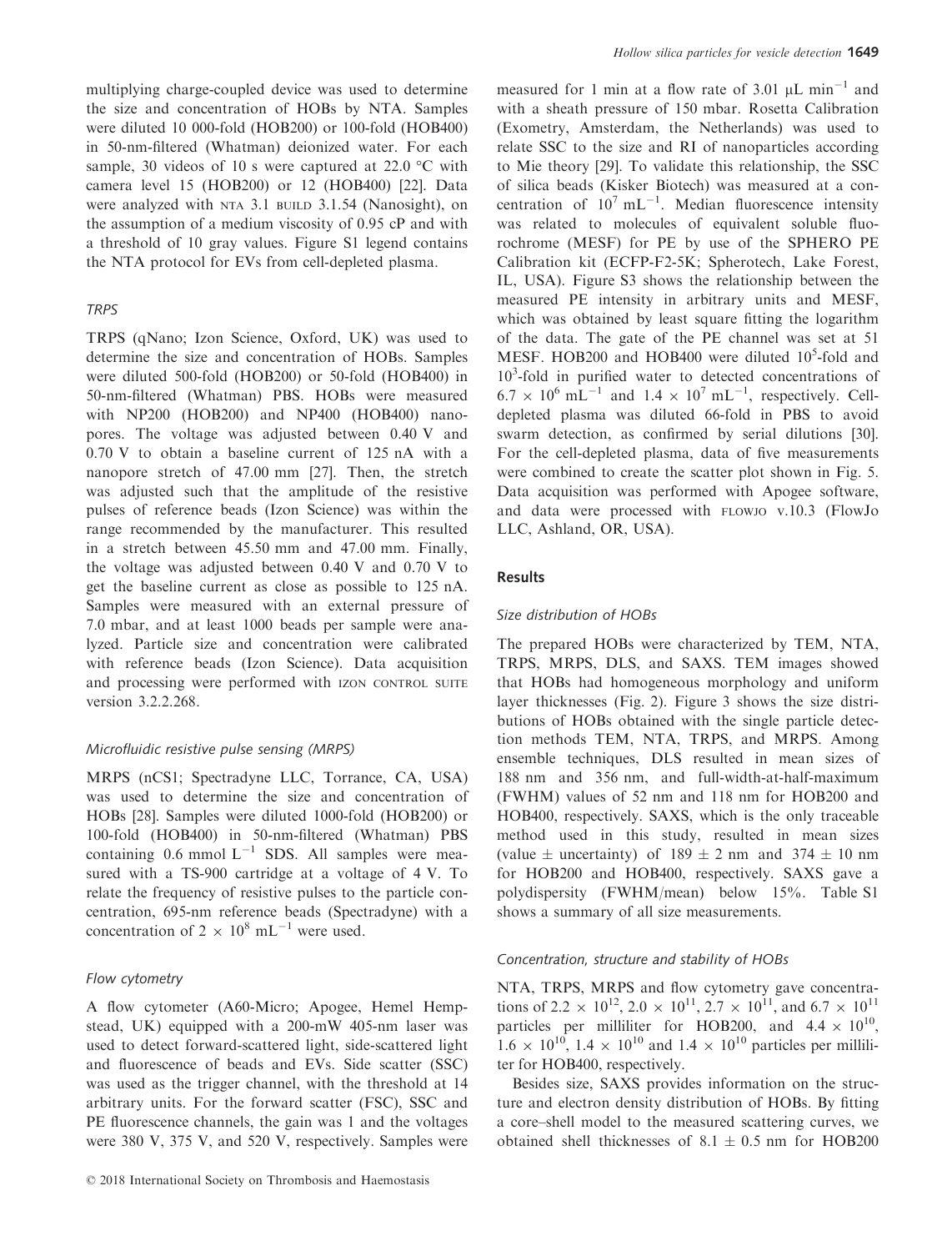

Fig. 2. Transmission electron microscopy (TEM) analysis of hollow organosilica beads (HOBs). TEM images of HOBs prepared by the use of nominal 200-nm (A) and 400-nm (B) silica templates.

and  $6.4 \pm 0.7$  nm for HOB400. Furthermore, we obtained an average electron density of the core of  $345$  nm<sup>-3</sup> for both samples, which is close to the electron density of water (333 nm<sup>-3</sup>). This observation confirms the successful etching of the template silica core.

The colloidal stability of the HOBs, which describes the aggregation properties of the beads, was evaluated by zeta potential measurements. We found highly negative zeta potentials  $(-56.6 \text{ mV}$  for HOB200 and  $-58.1 \text{ mV}$ for HOB400), which we associated with the dissociation of surface silanol groups [31]. The highly negative zeta potentials suggest that HOBs have excellent colloidal stability in water at pH 7.4.

# Light-scattering properties of HOBs measured by flow cytometry

To test the applicability of HOBs as reference particles for characterization of EVs by flow cytometry, we compared the light-scattering properties of HOBs and EVs. Figure 4A shows the side-scattering intensity of polystyrene beads, silica beads and HOBs measured by flow cytometry and calculated according to Mie theory. Whereas the polystyrene beads (coefficient of determination,  $R^2 = 1.00$ ) and silica beads  $(R^2 = 0.97)$  were well described by a solid-sphere Mie model, the HOBs  $(R^{2} = 0.95)$  were well described by a hollow-sphere Mie model. By least square fitting the theory to the data, we obtained a shell thickness of 10.1 nm for the HOBs, which is close to the shell thickness determined by SAXS. Because of the hollow structure, HOBs scatter at least an order of magnitude less light than similar-sized solid silica beads. The scattering intensity of HOBs thereby overlaps with the scattering intensity expected from EVs. We modeled EVs as concentric particles with a 4-nm shell  $(RI = 1.48)$  [32–36] and a core  $(1.35 \leq RI \leq 1.37)$  [37–40]. The RI range of the core corresponds to a realistic protein concentration between 10% and 20% [41]. Our model parameters resulted in scattering intensities similar to those of platelet-derived EVs, with a median RI of 1.37 and a mode RI of 1.39 at 405 nm, which was previously measured under the assumption that EVs have a homogeneous RI distribution [13,42]. More accurate estimates of the RI distribution of EVs require monodisperse EV populations, which are currently unavailable.

To demonstrate that HOBs have light-scattering properties similar to those of EVs, Fig. 4B shows the measured SSC intensity versus FSC intensity for HOBs, platelet-derived  $(CD61<sup>+</sup>)$  EVs from cell-depleted plasma, and, for comparison, 125-nm polystyrene beads and 182 nm and 402-nm silica beads. As a reference, the arrows relate the size range of EVs expected from Mie theory to their FSC and SSC values. The data show that, for a given FSC of this flow cytometer, HOBs have low SSC whereas polystyrene and silica beads have high SSC as compared with EVs. However, HOBs are within the theoretical EV size range, and are therefore expected to be better reference materials with which to standardize flow cytometry measurements on EVs.

# HOBs outperform solid beads for standardization of EV flow cytometry

To demonstrate that HOBs can be used to determine the EV concentration independently of the light-scattering

Fig. 3. Size (diameter) distributions of nominal 200-nm and 400 nm sized hollow organosilica beads (HOBs) obtained with single particle detection methods. (A, B) Transmission electron microscopy (TEM); 10-nm bin width. (C, D) Nanoparticle tracking analysis (NTA); 1-nm bin width; the gray area represents the standard deviation. (E, F) Tunable resistive pulse sensing (TRPS); 10-nm bin width. (G, H) Microfluidic resistive pulse sensing (MRPS); the error bars represent the standard deviation; 10-nm bin width. Mean sizes and full-width-at-half-maximum (FWHM) values from Gaussian fits of the distributions are indicated for each method. In the case of HOB400, a shoulder can be seen on the distributions, which might be attributable to incomplete particles or polycondensation of the organosilica precursor during synthesis. [Color figure can be viewed at [wileyonlinelibrary.com\]](www.wileyonlinelibrary.com)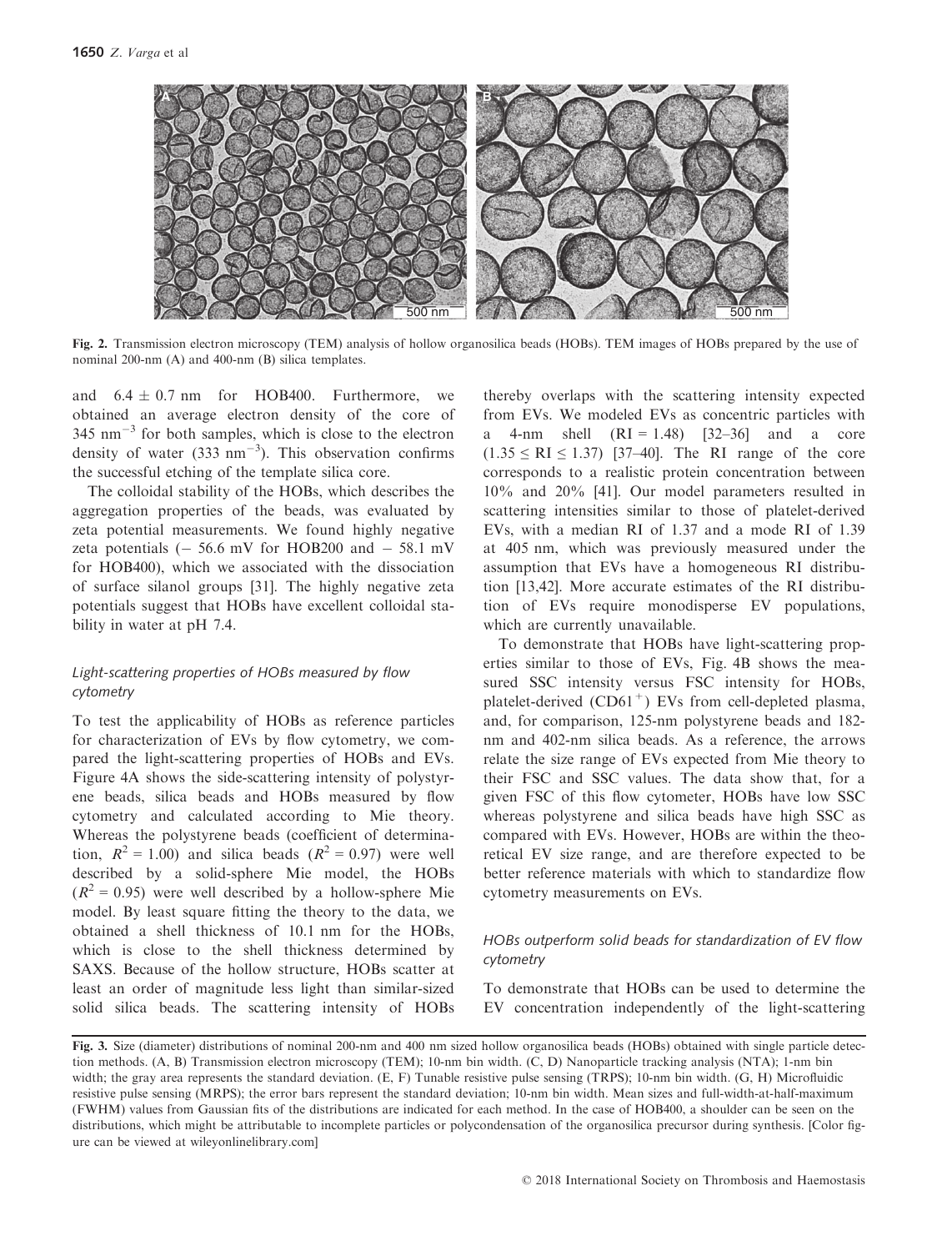

© 2018 International Society on Thrombosis and Haemostasis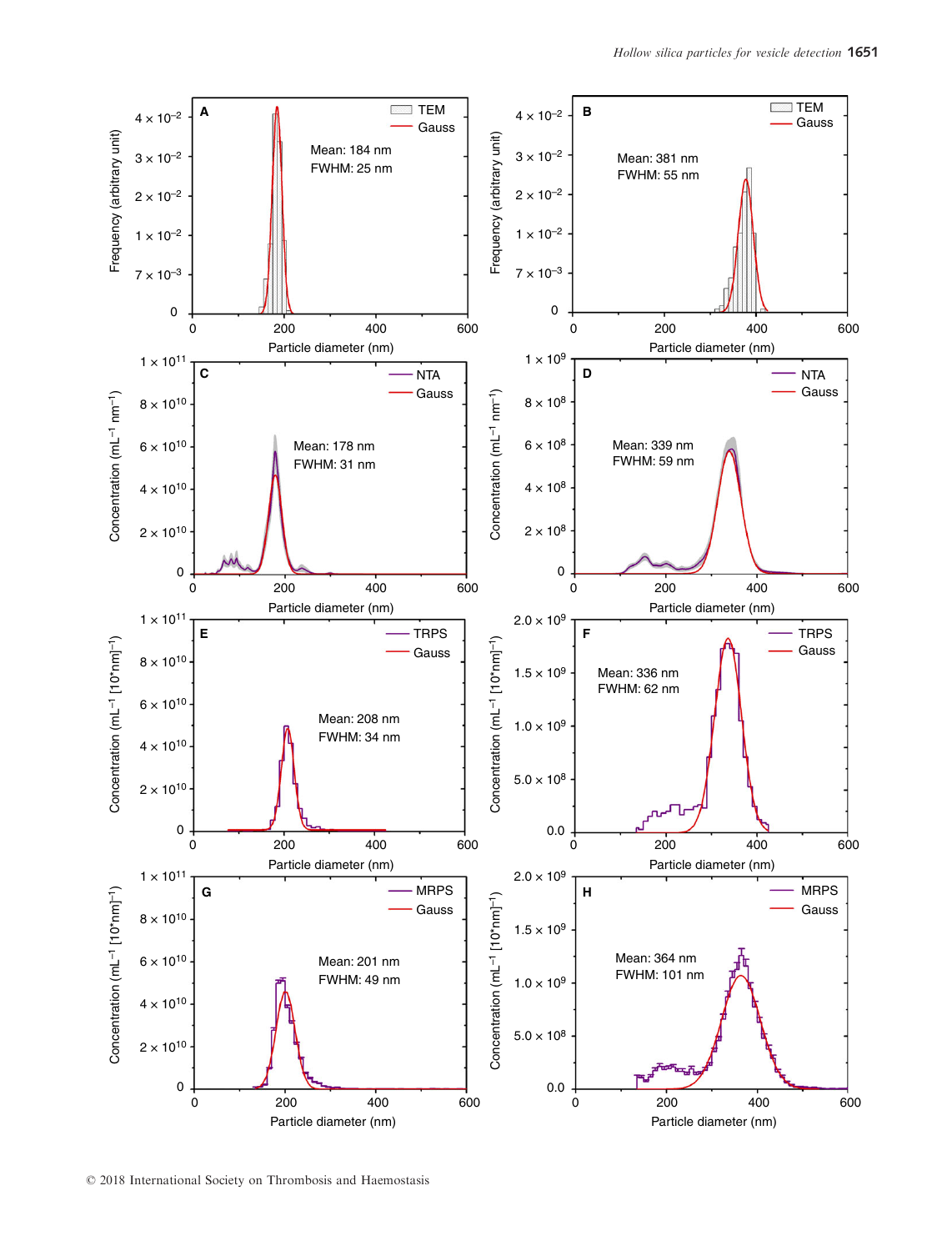

Fig. 4. Light-scattering properties of polystyrene beads (squares), silica beads (circles), hollow organosilica beads (HOBs; triangles) and plateletderived (CD61<sup>+</sup>) extracellular vesicles (EVs; dots) from human plasma measured (symbols) by flow cytometry and calculated (lines) according to Mie theory. (A) Side scatter (SSC) versus size (diameter). Whereas polystyrene and silica beads scatter orders of magnitudes more light than similar-sized EVs, the properties of HOBs resemble the expected SSC properties of EVs (gray area). (B) SSC versus forward scatter (FSC). In contrast to polystyrene and silica beads, HOBs have FSC and SSC intensities similar to those of EVs of the same size. Data points and error bars represent the mean and standard deviation, respectively. The arrows relate the size range of EVs expected from Mie theory to their FSC and SSC values. Size ranges are based on the SSC confidence interval (gray area) for EVs in (A). The following refractive indices at a wavelength of 405 nm were used for the calculations: 1.63 for polystyrene, 1.46 for silica, 1.48 for the EV shell, 1.35 and 1.37 for the EV core, to obtain the lower and upper boundaries of the gray area in (A), respectively, 1.36 for the EV core in (B), 1.48 for the HOB shell, and 1.34 for the water. Least square fitting resulted in a shell thickness of 10.1 nm for the HOBs. [Color figure can be viewed at [wileyonlinelibrary.com](www.wileyonlinelibrary.com)]

collection angles of a flow cytometer, we determined the concentration of platelet-derived EVs by using the FSC or SSC detector within size gates set by HOBs. Because the sensitivity and the scatter-to-size relationship differ between the FSC and SSC detectors of our flow cytometer [5], whereas the flow rate and sample composition are the same for both detectors, we hoped that this experiment would demonstrate that HOBs set an EV size gate independently of the collection angles. Figure 5 shows the concentrations of platelet-derived EVs within gates set by polystyrene beads, silica beads and HOBs for the FSC and SSC detectors. Figure S4 shows the applied gates for Figure 4B. The percentage difference in the gated concentration from the mean concentration was smallest for the gates set by HOBs as compared with solid beads, suggesting that HOBs outperform solid beads for the standardization of EV flow cytometry.

## Discussion

Standardization of flow cytometry measurements is essential to explore the diagnostic potential of EVs. As the scattering intensities measured by flow cytometry are in arbitrary units, there is a need for reference beads with a known size and light-scattering properties similar to those of EVs. The optical properties of a particle depend not only on the size but also on the RI distribution within the particle. EVs typically have a 4-nm-thick shell with a high RI and a core with a low RI. In contrast, polystyrene and silica beads consist of a homogeneously distributed high-RI material, and therefore scatter orders of magnitude more light than similar-sized EVs (Fig. 4A). In this article, we introduce HOBs with light-scattering properties similar to those of EVs to standardize optical measurements on EVs.

HOBS with smooth surfaces were produced by optimizing the existing hard template approach proposed by Koike et al. [20]. All established particle measurement methods (TEM, NTA, TRPS, and SAXS) confirmed a narrow size distribution (FWHM/mean  $\leq$  0.25) of HOBs. The relative standard deviation of the mean size values obtained with the different methods is  $\leq 10\%$ , which indicates good agreement between the methods used. All methods indicate the presence of contaminants, which are smaller than HOBs and have a lower concentration. These contaminants might originate from incomplete particles or from the polycondensation of the organosilica precursor. Introducing a further purification step during the synthesis may eliminate these contaminants.

The hollow core–shell structure of the prepared HOBs was confirmed by TEM and SAXS, and indirectly by flow cytometry. NTA, TRPS, MRPS and flow cytometry were also used to determine the concentrations of the prepared HOBs. The obtained values show an order of magnitude deviation for HOB200 and a factor of 3.4 deviation for HOB400. However, concentration measurements require careful interpretation, especially because no standards or primary methods exist and no certified reference materials are available for the concentration determination of nanoparticles [43].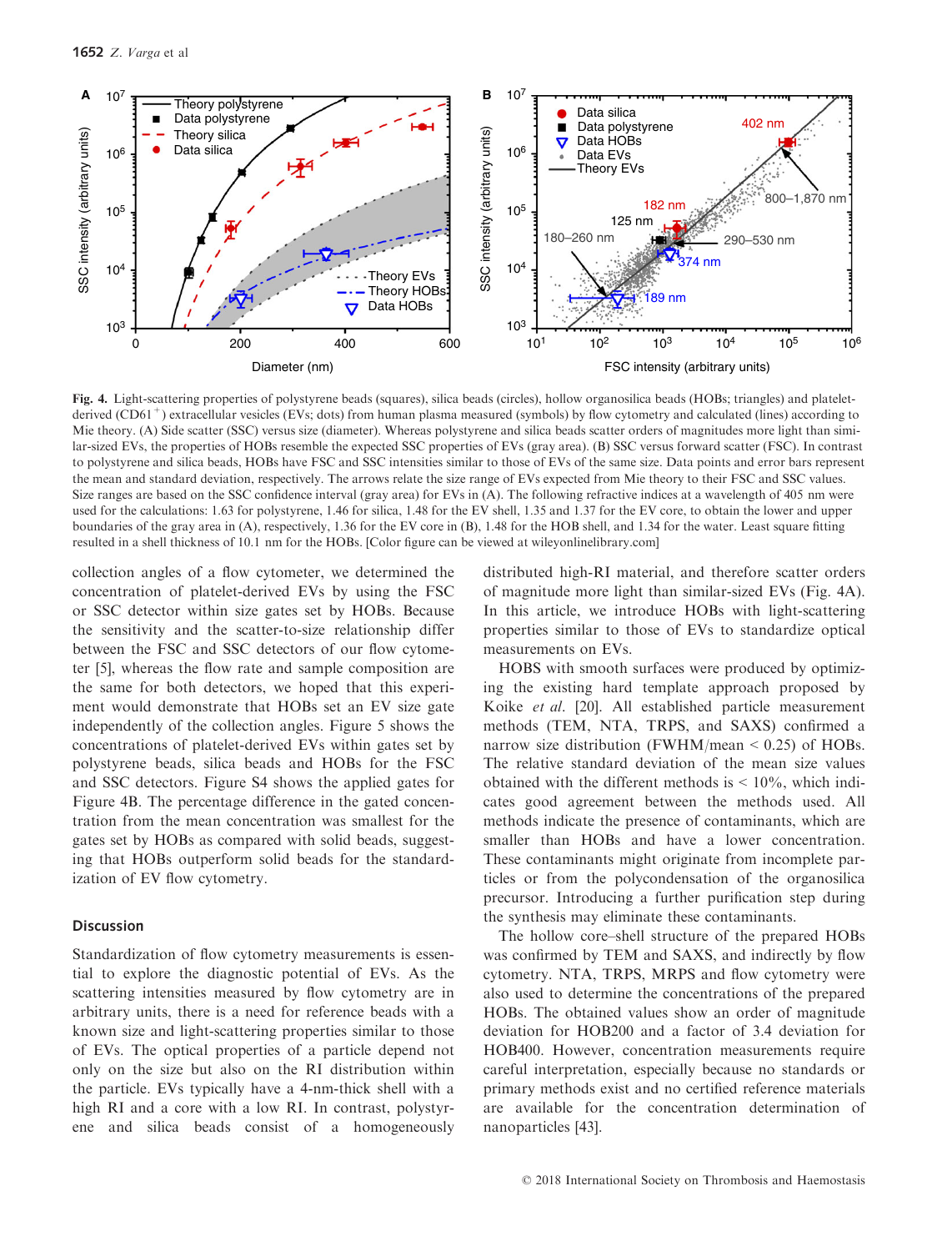

Fig. 5. Concentrations of platelet-derived extracellular vesicles within gates set by polystyrene beads, silica beads, and hollow organosilica beads (HOBs) for the forward scatter (FSC) and side scatter (SSC) detectors. Concentrations are corrected for sample dilutions. For the first four gates, the indicated bead is used as the lower size gate, and no upper size gate is applied. For the HOB200–HOB400 gate, HOB200 and HOB400 are used as the lower and upper size gates, respectively. The numbers above the bars indicate the percentage difference in the gated concentration relative to the mean concentration.

Flow cytometry measurements show that HOBs scatter approximately an order of magnitude less light than similar-sized solid silica beads (Fig. 4A). The measured light scatter of HOBs thereby overlaps with the expected light scatter for EVs, which is also expected, given the spatial RI distribution within both particle types. To demonstrate that HOBs and EVs do indeed have similar lightscattering properties, we measured the FSC and SSC of HOBs and platelet-derived EVs from blood plasma (Fig. 4B). We found that HOBs have low SSC (or high FSC), whereas polystyrene and silica beads have high SSC (or low FSC), as compared with EVs. However, the shell thickness of HOBs can, in principle, be tuned to exactly match the FSC and SSC properties of EVs. Moreover, HOBs are closer to the theoretical EV size, which emphasizes the wrong size assignment of EVs when solid reference beads are used to set gates. For example, 182 nm solid silica beads produce SSC and FSC signals that are comparable to those produced by 374-nm HOBs, meaning that a two-fold difference in size assignment between solid and hollow silica beads exists.

To confirm the above findings, we applied HOBs to set size gates on FSC and SSC, which collect light over different collection angles, resulting in totally different scatter–size relationships [5]. Figure 5 shows that the variation in the gated EV concentrations of these detectors was minimal for gates set by HOBs, confirming that HOBs have similar optical properties to EVs and, in fact, define an EV gate in nanometers. A multicenter and multiflow cytometer follow-up study is required to demonstrate the superiority of HOBs over solid beads.

The illumination wavelength of our flow cytometer is 405 nm. We expect that EV size gates set by HOBs will also be applicable to flow cytometers with other common illumination wavelengths, such as 375 nm and 488 nm. The RIs of glass and water at 375 nm are almost 0.01 higher than the RIs of glass and water at 488 nm. However, scattering depends on the RI contrast, in this case between water and the shell of the HOBs or EVs. Because, within this wavelength range, the dispersion relationships of glass and water have similar slopes, the RI contrasts between water and glass remain similar, at 375 nm and 488 nm [44,45]. The dispersion relationship of the shell of EVs is unknown, but, on the basis of the dispersion relationships of organic materials, negligible changes in the RI contrast between water and the shell of EVs is expected between 375 nm and 488 nm.

An alternative to setting EV size gates with HOBs is to relate the scattering intensity of solid polystyrene and silica reference beads to that of EVs by the use of Mie theory [29]. Mie theory accounts for RI differences, but requires complex software and knowledge of the optical configuration of the flow cytometer. HOBs are more practical to use, because HOBs can directly be used to set an EV size gate in nanometers, owing to the almost similar light-scattering properties of EVs and HOBs. Perhaps the best solution would be the use of Mie theory in combination with HOBs to allow the user flexibility in selection of an EV size gate by flow cytometry.

#### Conclusions

In summary, we introduced HOBs to be used as reference beads for optical characterization of EVs. Thorough characterization of the prepared HOBs revealed narrow size distributions, colloidal stability, and a homogeneous hollow core–shell structure of HOBs. The safety, monodispersity and stability of HOBs are superior to those of potential biological reference particles [46], which, like HOBs, have light-scattering properties resembling those of EVs. The flow cytometry investigations confirmed that HOBs have similar light-scattering properties to those of EVs, and are therefore more suitable as reference beads for flow cytometry characterization of EVs than solid polystyrene or silica beads. HOBs can be used to set size gates in nanometers independently of the optical configuration of a flow cytometer. Therefore, HOBs are ideal reference beads with which to standardize optical measurements of the EV concentration within a predefined size range, which may facilitate the comparison of EV measurements between instruments and institutes.

#### Addendum

Z. Varga and E. van der Pol designed and performed the research, and wrote the paper. M. Palmai contributed to the synthesis and characterization. R. Garcia-Diez, C.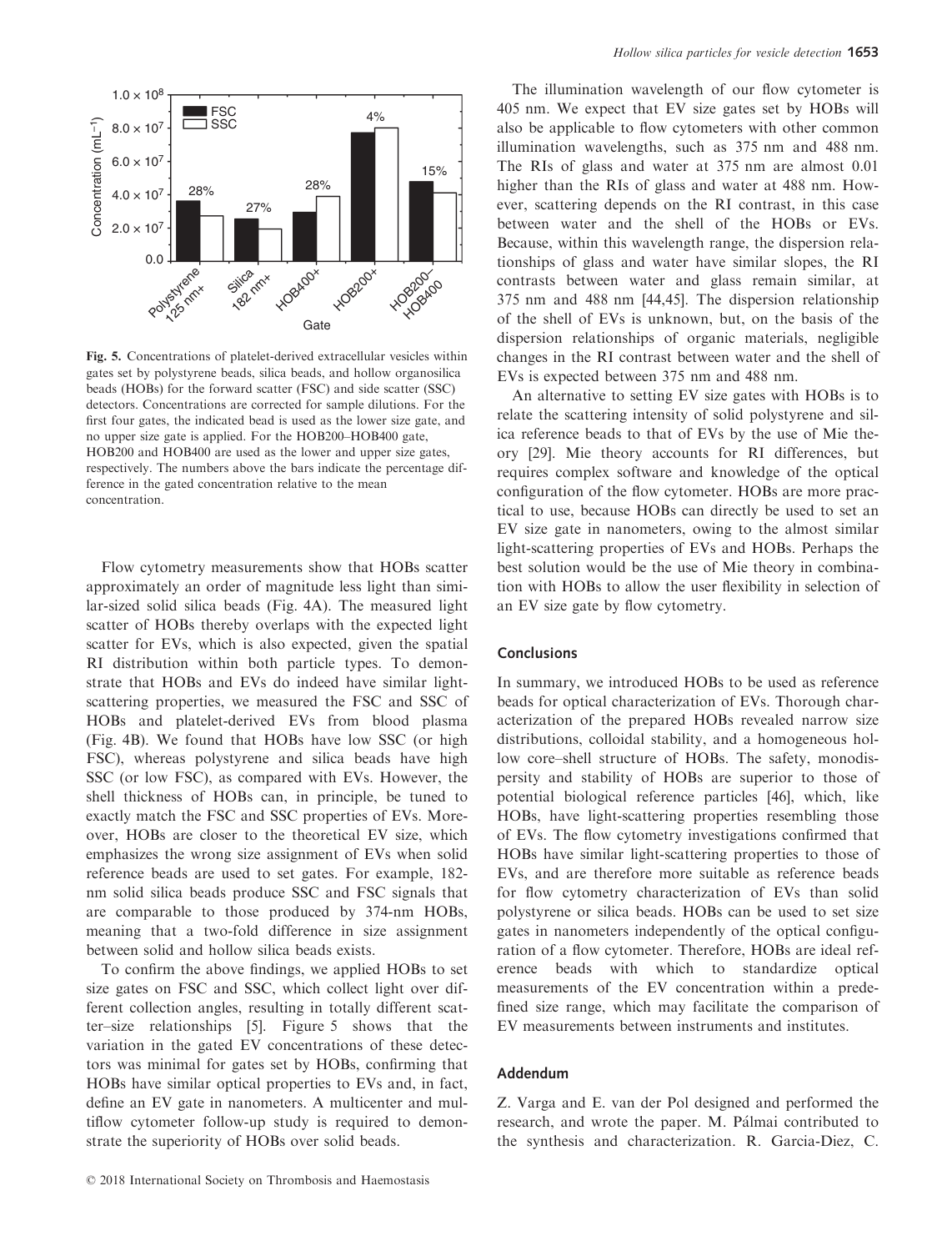Gollwitzer, and M. Krumrey performed the SAXS analysis and contributed to writing the paper. J.-L. Fraikin performed MRPS analysis. A. Gasecka and N. Hajji contributed to characterization. T. G. van Leeuwen contributed to writing the paper. R. Nieuwland designed the research and contributed to writing the paper.

# Acknowledgements

We thank C. Hau and L. Rikkert (Laboratory of Experimental Clinical Chemistry, Academic Medical Center, University of Amsterdam, Amsterdam, the Netherlands) for the TEM investigation of the cell-depleted plasma sample. This work was supported by the National Research, Development and Innovation Office (Hungary) under grant numbers PD 121326 and NVKP\_16-1-2016-0007. Z. Varga was supported by the János Bolyai Research Fellowship of the Hungarian Academy of Sciences. Part of this work was supported by the Cancer-ID program [\(www.](http://www.utwente.nl/tnw/cancer-id) [utwente.nl/tnw/cancer-id\)](http://www.utwente.nl/tnw/cancer-id), the MEMPHISII program of the Netherlands Technology Foundation STW, and the VENI program (15924, E. van der Pol) of the Netherlands Organization for Scientific Research – Domain Applied and Engineering Sciences (NWO-TTW).

# Disclosure of Conflict of Interests

E. van der Pol is co-founder and shareholder of Exometry B.V. J.-L. Fraikin is co-founder of Spectradyne LLC, which developed the nCS1 instrument used in the study. The other authors state that they have no conflict of interest.

# Supporting Information

Additional supporting information may be found online in the Supporting Information section at the end of the article:

Fig. S1. Size distribution of all particles in the celldepleted plasma by (A) nanoparticle tracking analysis, and (B) transmission electron microscopy.

Fig. S2. Experimental scattering curves (black circles) of the (A) HOB200 and (B) HOB400 samples and their corresponding fit displayed as a red line.

Fig. S3. Molecules of equivalent soluble fluorochrome (MESF) versus median fluorescence intensity of the phycoerythin (PE) channel.

Fig. S4. Side scatter versus phycoerythrin (PE) fluorescence (A,C,E,G,I,K) and side scatter versus forward scatter (B,D,F,H,J,L) for plasma extracellular vesicles labeled with CD61 and the isotype control measured by flow cytometry. The vertical line at 51 MESF indicates the gate of the PE channel.

Table S1. Mean diameters and the full-width-at-half-maximum values (FWHMs) of the size distributions of HOBs obtained by transmission electron microscopy (TEM), dynamic light scattering (DLS), particle tracking analysis (PTA), tunable and microfluidic resistive pulse sensing (RPS), and small-angle X-ray scattering (SAXS). In the case of SAXS, the estimated uncertainty is given for the mean diameter value.

Data S1. SAXS model.

# References

- 1 van Eijndhoven MAJ, Zijlstra JM, Groenewegen NJ, Drees EEE, van Niele S, Baglio SR, Koppers-Lalic D, van der Voorn H, Libregts SFWM, Wauben MHM, de Menezes RX, van Weering JRT, Nieuwland R, Visser L, van den Berg A, de Jong D, Pegtel DM. Plasma vesicle miRNAs for therapy response monitoring in Hodgkin lymphoma patients. JCI Insight 2016; 1: e89631.
- 2 Hoshino A, Costa-Silva B, Shen T-L, Rodrigues G, Hashimoto A, Tesic Mark M, Molina H, Kohsaka S, Di Giannatale A, Ceder S, Singh S, Williams C, Soplop N, Uryu K, Pharmer L, King T, Bojmar L, Davies AE, Ararso Y, Zhang T, et al. Tumour exosome integrins determine organotropic metastasis. Nature 2015; 527: 329–35.
- 3 Melo SA, Luecke LB, Kahlert C, Fernandez AF, Gammon ST, Kaye J, LeBleu VS, Mittendorf EA, Weitz J, Rahbari N, Reissfelder C, Pilarsky C, Fraga MF, Piwnica-Worms D, Kalluri R. Glypican-1 identifies cancer exosomes and detects early pancreatic cancer. Nature 2015; 523: 177–82.
- 4 van der Pol E, Böing AN, Gool EL, Nieuwland R. Recent developments in the nomenclature, presence, isolation, detection and clinical impact of extracellular vesicles. J Thromb Haemost 2016; 14: 48-56.
- 5 van der Pol E, Coumans FAW, Grootemaat AE, Gardiner C, Sargent IL, Harrison P, Sturk A, van Leeuwen TG, Nieuwland R. Particle size distribution of exosomes and microvesicles determined by transmission electron microscopy, flow cytometry, nanoparticle tracking analysis, and resistive pulse sensing. J Thromb Haemost 2014; 12: 1182–92.
- 6 Arraud N, Linares R, Tan S, Gounou C, Pasquet J-M, Mornet S, Brisson AR. Extracellular vesicles from blood plasma: determination of their morphology, size, phenotype and concentration. *J Thromb Haemost* 2014; 12: 614-27.
- 7 Brisson AR, Tan S, Linares R, Gounou C, Arraud N. Extracellular vesicles from activated platelets: a semiquantitative cryoelectron microscopy and immuno-gold labeling study. Platelets 2017; 28: 263–71.
- 8 Varga Z, Yuana Y, Grootemaat AE, van der Pol E, Gollwitzer C, Krumrey M, Nieuwland R. Towards traceable size determination of extracellular vesicles. J Extracell Vesicles 2014; 3: 23298.
- 9 Sódar BW, Kittel Á, Pálóczi K, Vukman KV, Osteikoetxea X, Szabó-Taylor K, Németh A, Sperlágh B, Baranyai T, Giricz Z, Wiener Z, Turiák L, Drahos L, Pállinger É, Vékey K, Ferdinandy P, Falus A, Buzás EI. Low-density lipoprotein mimics blood plasma-derived exosomes and microvesicles during isolation and detection. Sci Rep 2016; 6: 24316.
- 10 Gardiner C, Di Vizio D, Sahoo S, Thery C, Witwer KW, Wauben M, Hill AF. Techniques used for the isolation and characterization of extracellular vesicles: results of a worldwide survey. J Extracell Vesicles 2016; 5: 32945.
- 11 Lacroix R, Robert S, Poncelet P, Kasthuri RS, Key NS, Dignat-George F, ISTH SSC Workshop. Standardization of plateletderived microparticle enumeration by flow cytometry with calibrated beads: results of the International Society on Thrombosis and Haemostasis SSC Collaborative workshop. J Thromb Haemost 2010; 8: 2571–4.